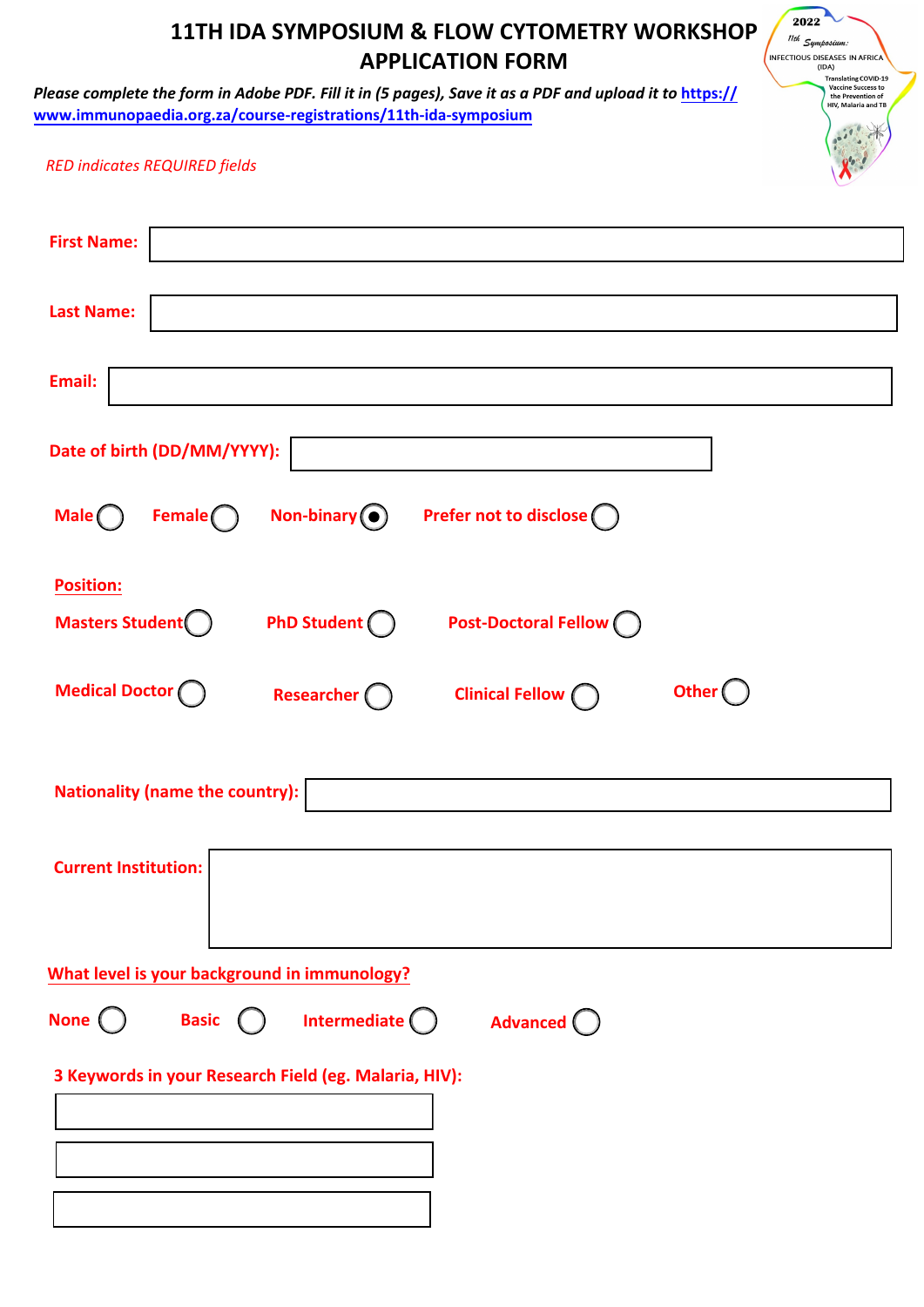| 2022<br>11TH IDA SYMPOSIUM & FLOW CYTOMETRY WORKSHOP<br><sup>11th</sup> Symposium:<br><b>APPLICATION FORM</b><br>INFECTIOUS DISEASES IN AFRICA<br>(IDA)<br><b>Translating COVID-19</b>                                                                        |
|---------------------------------------------------------------------------------------------------------------------------------------------------------------------------------------------------------------------------------------------------------------|
| <b>Vaccine Success to</b><br>Please complete the form in Adobe PDF. Fill it in COMPLETELY (5 pages), Save it as a PDF and upload it<br>the Prevention of<br>HIV, Malaria and TB<br>to https://www.immunopaedia.org.za/course-registrations/11th-ida-symposium |
| Have you previously attended an IDA Symposium and if yes, what year?<br><b>No</b><br>Year                                                                                                                                                                     |
| Would you like to apply for the 11th IDA Symposium OR the Flow Cytometry Workshop or BOTH?                                                                                                                                                                    |
| 11th IDA Symposium (Sep 5-10) ( Flow Cytometry Workshop (Sep 12-16) ( )<br>BOTH (                                                                                                                                                                             |
| <b>Flow Cytometry Workshop (Optional)</b>                                                                                                                                                                                                                     |
| How many years of hands-on experience do you have in flow cytometry?                                                                                                                                                                                          |
| Please tell us about the assays/platforms with which you have experience                                                                                                                                                                                      |
| Types of specimens/assays you are analyzing on the flow cytometer:                                                                                                                                                                                            |
|                                                                                                                                                                                                                                                               |
| Flow cytometer manufacturer and model:                                                                                                                                                                                                                        |
|                                                                                                                                                                                                                                                               |
| <b>Number of lasers:</b>                                                                                                                                                                                                                                      |
| <b>Analysis software and version:</b>                                                                                                                                                                                                                         |

**Please explain your primary learning objectives for the Flow Cytometry Workshop (200 words)**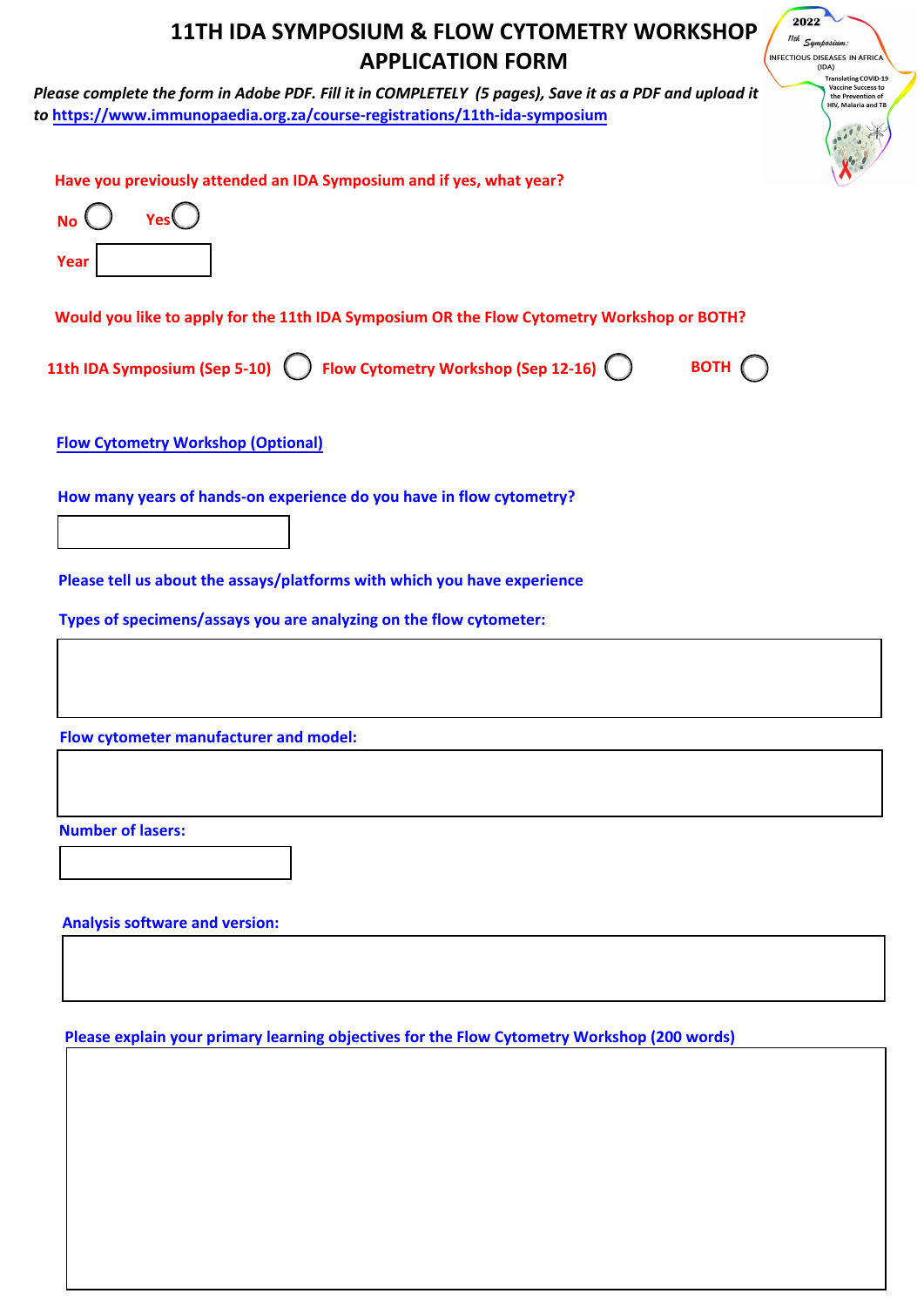## **11TH IDA SYMPOSIUM & FLOW CYTOMETRY WORKSHOP APPLICATION FORM**

*Please complete the form in Adobe PDF. Fill it in (5 pages), Save it as a PDF and upload it to* **https:// www.immunopaedia.org.za/course-registrations/11th-ida-symposium**

2022 .<br>11th Symposium: INFECTIOUS DISEASES IN AFRICA Translating COVID-19<br>Vaccine Success to<br>the Prevention of<br>HIV, Malaria and TB  $\ddotsc$ 

**11th IDA Symposium**

**Most important publications, if applicable** 

**Motivational Statement – How will the 11th IDA Symposium help shape your career? (250 words)**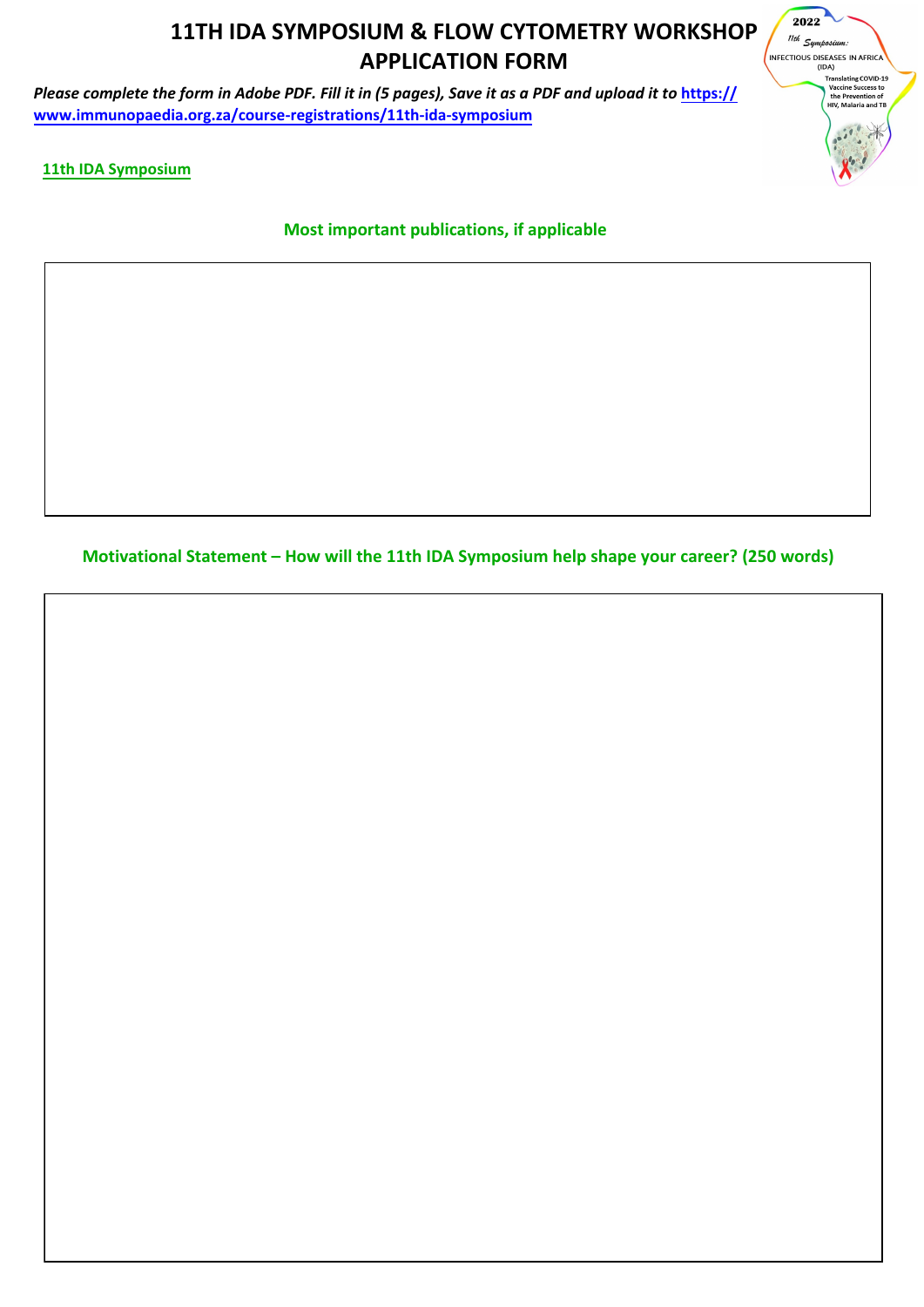## **11TH IDA SYMPOSIUM & FLOW CYTOMETRY WORKSHOP APPLICATION FORM**

*Please complete the form in Adobe PDF. Fill it in (5 pages), Save it as a PDF and upload it to* **https:// www.immunopaedia.org.za/course-registrations/11th-ida-symposium**



## **Provide Your Abstract**

**Title:** 

**Authors and Affiliations:** 

**Abstract:**